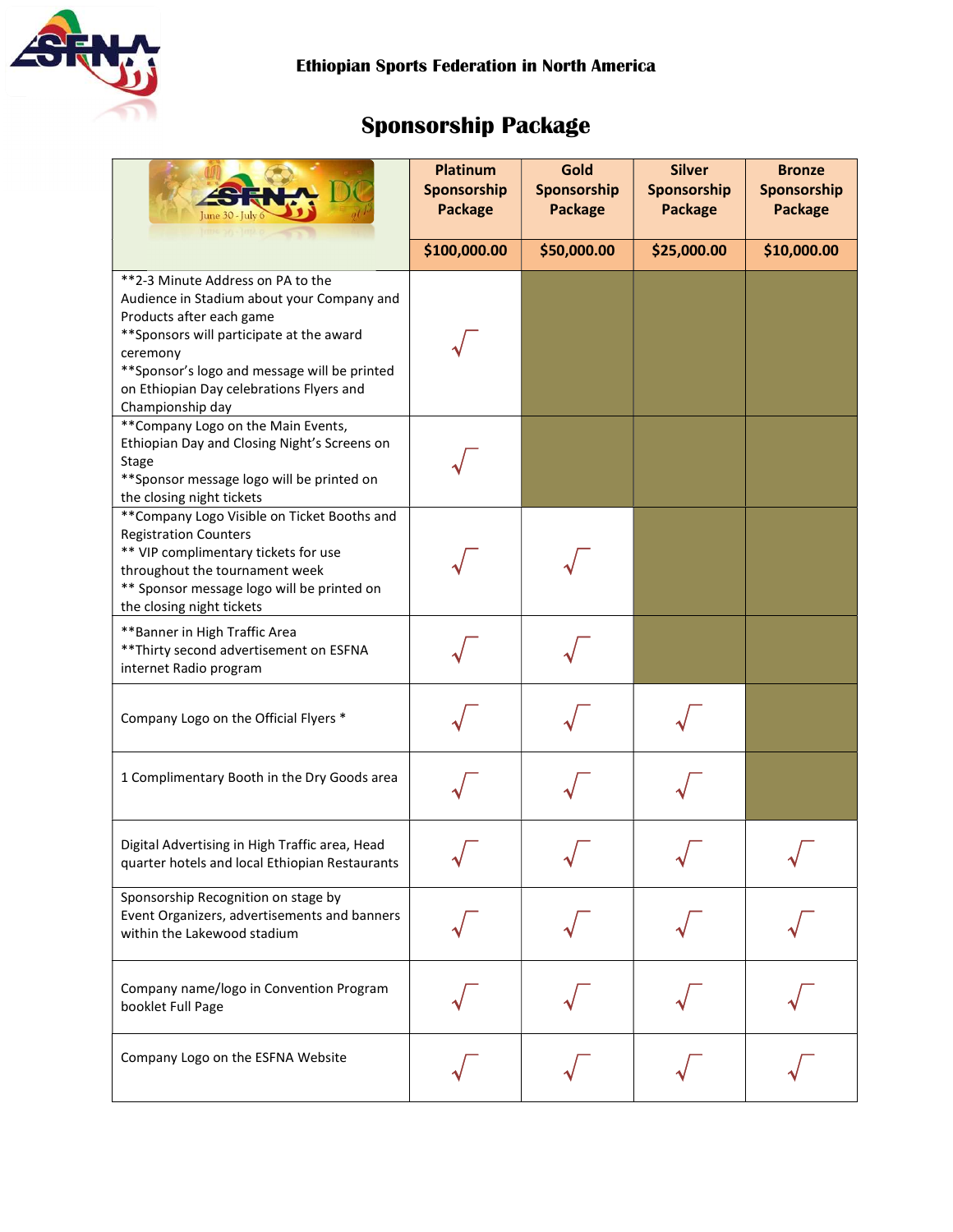

### Individual Marketing Option

| <b>Type</b>                                                                                      | Cost                       |  |
|--------------------------------------------------------------------------------------------------|----------------------------|--|
| Banner in High Traffic Area<br>Thirty second advertisement on ESFNA internet Radio program       | \$10,000.00                |  |
| Company Logo on the Official Flyers<br>*one-time flyer distribution*                             | \$5,000.00<br>*\$1,500.00* |  |
| Digital Advertising in High Traffic area, Head quarter hotels and local<br>Ethiopian Restaurants | \$3,500.00                 |  |
| Sponsorship Recognition on stage by<br>Event Organizers                                          | \$1,900.00                 |  |
| Company name/logo in Convention Program booklet                                                  | \$1,500.00                 |  |
| Company Logo on the ESFNA Website                                                                | \$1,000.00                 |  |

### Individual Vending Option

| <b>Type</b>       | Cost       |  |
|-------------------|------------|--|
| Dry Goods         | \$1,200.00 |  |
| Food and Beverage | \$3,200.00 |  |

## \*\* For our returning customers, the provisions of the previous contract will still be applicable for the 2019 tournament

For exclusive pricing for special promotion, please contact:

Our PR: Eyayu @ 214-914-8863 or Business Manager: Melaku @ 240-437-2295

\*Flyer will be distributed all over 22 major cities in USA and Calgary and Toronto in Canada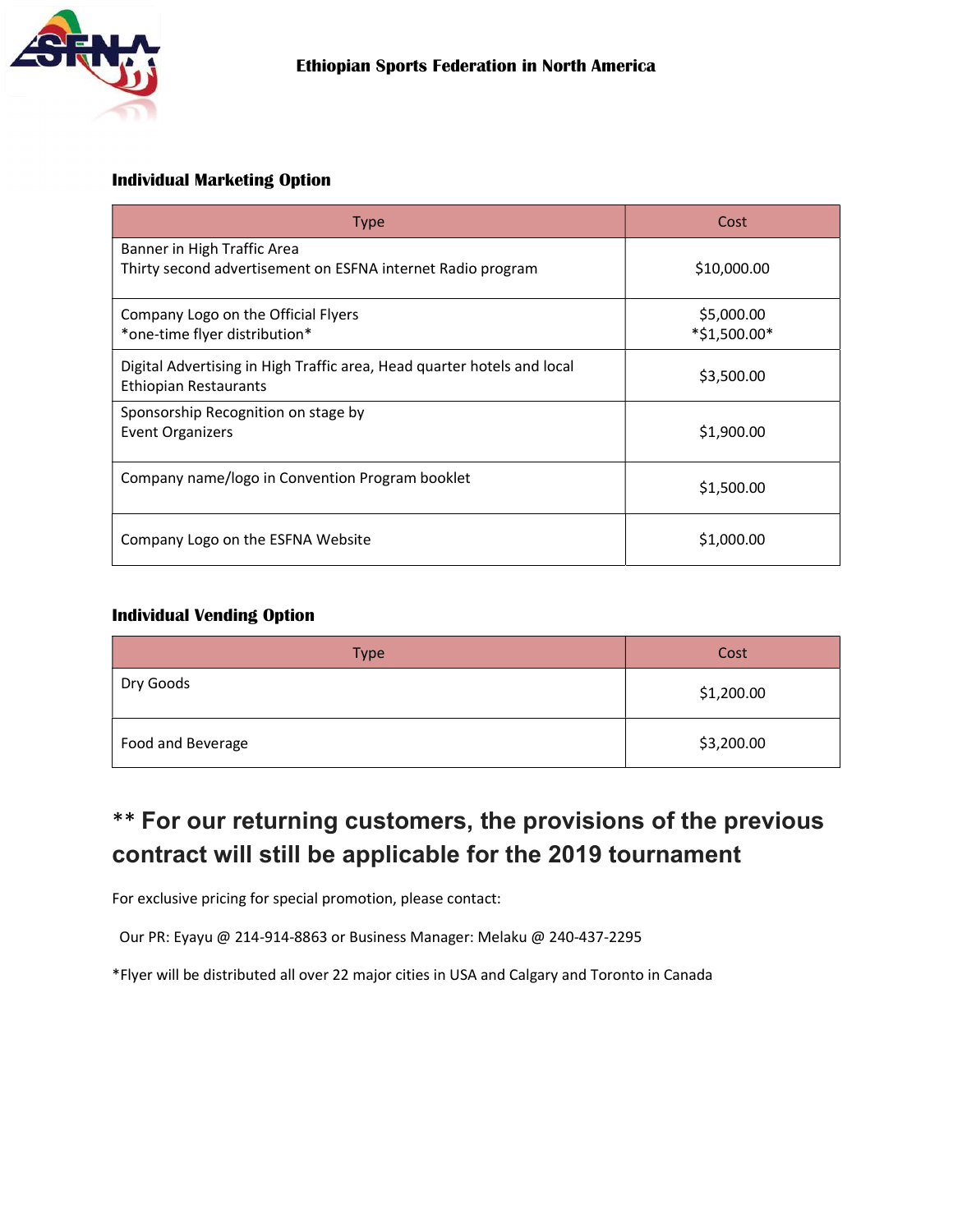

### SPONSORSHIP AGREEMENT

| DATI |  |  |  |
|------|--|--|--|
| .    |  |  |  |

BETWEEN: \_\_\_\_\_\_\_\_\_\_\_\_\_\_\_\_\_\_\_\_\_\_\_\_\_\_\_\_\_\_\_\_\_\_\_ (Sponsor)

 $(ESFNA)$ 

TERMS OF AGREEMENT:

- 1. ESFNA agrees to grant the sponsor the following sponsorship rights:
	- **Platinum**  $\Box$
	- Gold  $\Box$
	- **Silver**  $\Box$
	- **Bronze**

2. It is agreed that at the time of renegotiation, ESFNA will automatically invite the sponsor to

renegotiate the agreement.

 $\Box$ 

3. The sponsorship will be for the period of July 3rd, 2022 to July 9, 2022.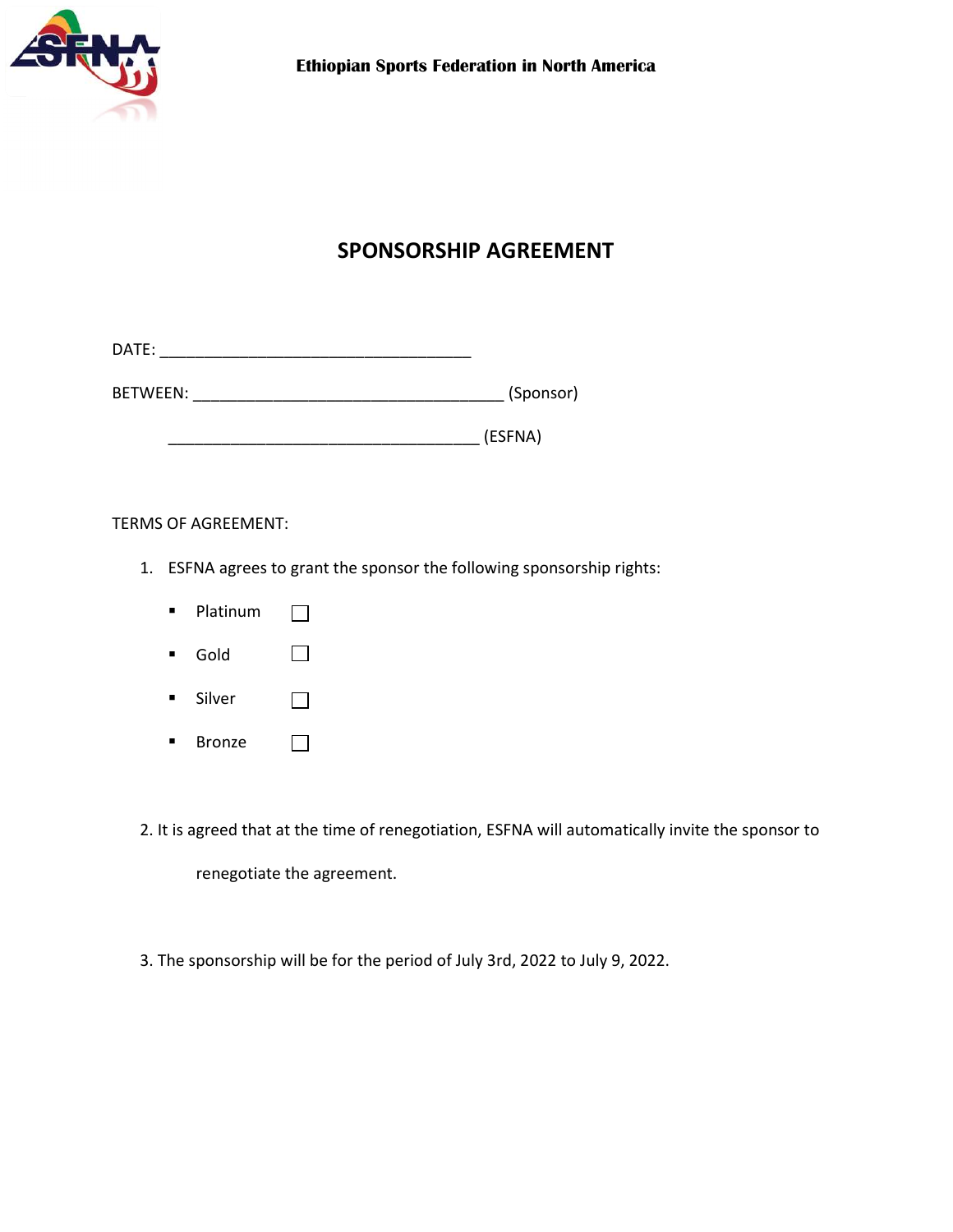

- 4. In the event of a dispute arising that the parties themselves cannot resolve, the parties agree to refer the matter to an independent arbitrator appointed by mutual agreement.
- 5. If the parties cannot agree on an arbitrator, or both parties do not agree with the decision of the arbitrator appointed, the agreement may be terminated in the following manner:
	- a) If the breach is one that can be rectified, then the non-breaching party can request in writing that the breach be rectified in 14 days. If the breach is not rectified within that time, the non-breaching party may terminate the Agreement immediately;
	- b) If the breach is one that cannot be rectified, the non-breaching party may terminate the Agreement by giving 14 days written notice of their intention to terminate.
	- c) If either party goes into liquidation, is wound up, dissolved (except for the purpose of reconstruction or amalgamation), enters into a scheme of arrangement or is placed under official management or in receivership, the other party may terminate the Agreement by giving 14 days written notice of their intention to terminate under the clause.
	- d) In the event of a termination under this Agreement, each party's rights and liabilities will cease immediately but the termination shall not affect a party's rights arising out of a breach of this agreement by the other party.
- 6. Where one party is unable to carry out its obligations under this agreement due to circumstances beyond its control or which it could not have prevented, those obligations are suspended whilst those circumstances continue, provided the other party is notified